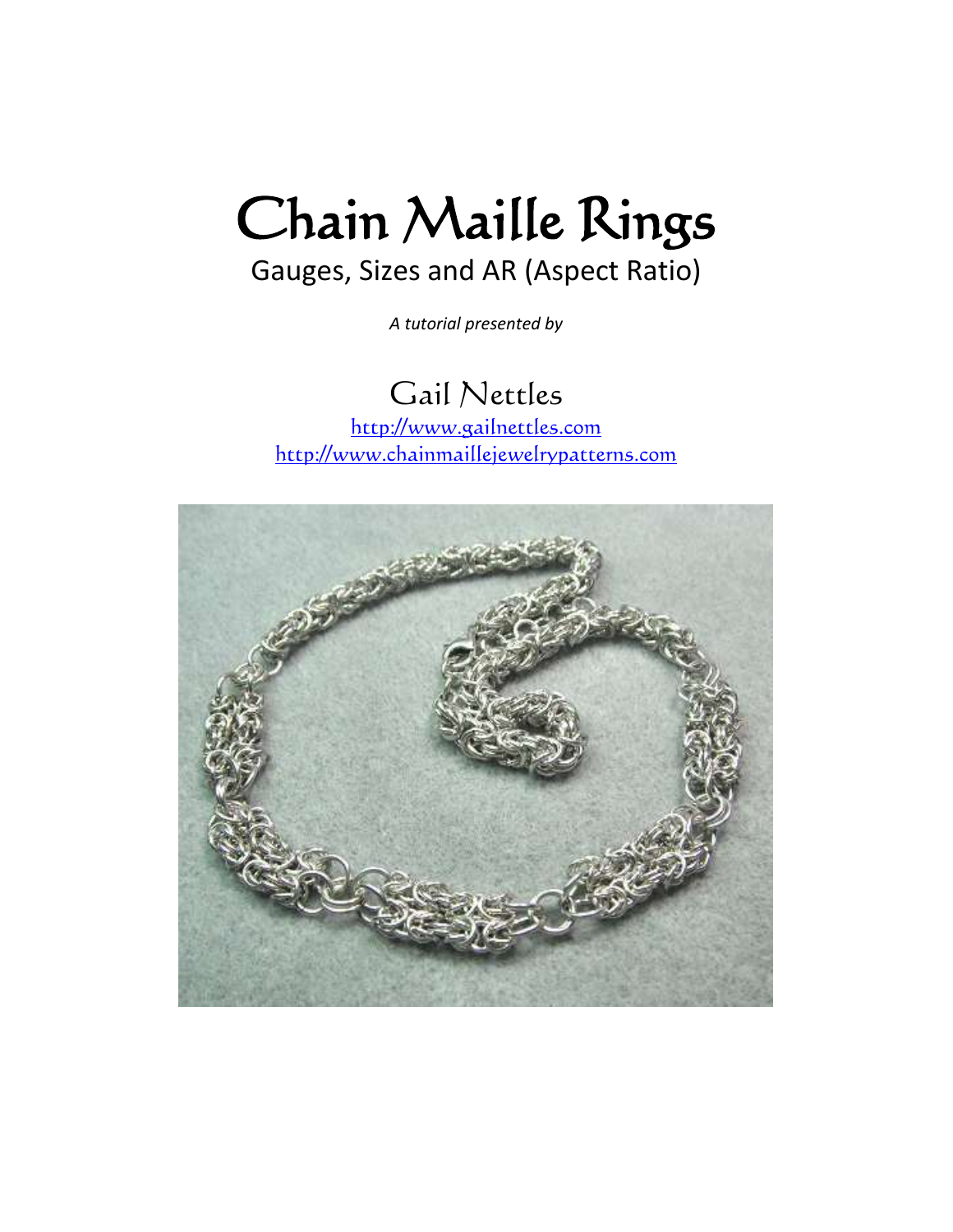# Chain Maille Rings and Jewelry

Chain maille (also sometimes called *chain mail*) is an ancient form of weaving with metal rings. Most often associated with medieval armor, it's also fantastic for jewelry – which is the focus of this tutorial.

While it looks complicated, many of the weaves (as the designs are called) aren't that difficult to perform. That is, as long as you know the correct aspect ratio (AR).

#### The *what*?

AR is the relationship between the inner diameter (ID) of a jump ring, compared to the wire gauge that the jump ring is made from. The exact formula is ID / WG = AR

So, you divide the inner diameter of the jump ring by the wire gauge, and you end up with the aspect ratio. Simple enough, right?



The challenge is knowing what the ID is for a particular jump ring. For example, if you go jump ring shopping, you'll most often see the outer diameter (OD) listed, along with the wire gauge. Fine and dandy, but that doesn't help when it comes to figuring out the AR on the fly!

OK, so you know more or less how to calculate the AR of jump rings, but why does it matter? It's because each chain maille weave has ARs where it looks best. Try making it with a lower AR and the rings might not go through each other. Too high an aspect ratio and your weave may look floppy.

Some weaves have a wide range of ARs that can be used; for example a 4-in-2 weave can be made in almost any ratio.

On the other hand, some weaves – jans pind is an example – have a very narrow range. Move out of that range and the weave no longer works.

When you get your rings, it's a good idea to label them with the gauge, AR and diameter (ID or OD). Noting the metal is good if you have different kinds. You might also consider noting where you bought the rings, so you know where to go back when you need more.

So, here's a handy-dandy guide for you to use, to figure out the AR when all you know is the jump ring OD and the wire gauge.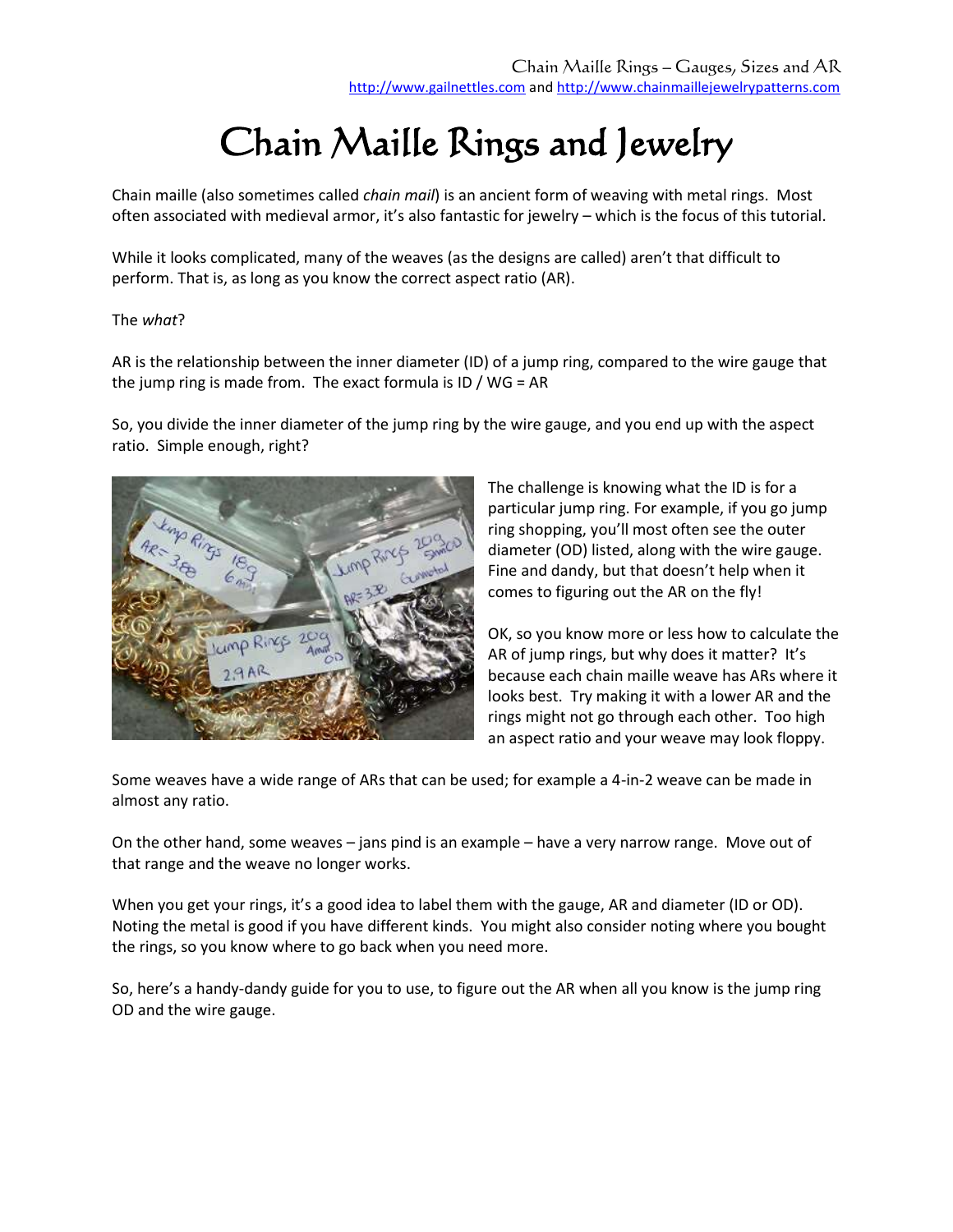### AR by Gauges and Sizes

Here are some common combinations of wire gauge, diameters and AR. This little chart is useful when you go shopping for jump rings, and you only have wire gauge and diameter to go on.

| <b>Wire</b> | <b>Outside</b>  | Inside          | <b>Aspect</b> |
|-------------|-----------------|-----------------|---------------|
| Gauge       | <b>Diameter</b> | <b>Diameter</b> | <b>Ratio</b>  |
| (AWG)       | (MM)            | (MM)            | (Rounded)     |
| 14          | 8               | 4.76            | 2.9           |
| 14          | 9               | 5.76            | 3.5           |
| 14          | 10              | 6.76            | 4.2           |
| 14          | 11              | 7.76            | 4.8           |
| 16          | 7               | 4.42            | 3.4           |
| 16          | 8               | 5.42            | 4.2           |
| 16          | 9               | 6.42            | 5.0           |
| 16          | 10              | 7.42            | 5.7           |
| 16          | 11              | 8.42            | 6.5           |
| 18          | 5               | 2.96            | 2.9           |
| 18          | 5.5             | 3.42            | 3.4           |
| 18          | 6               | 3.96            | 3.9           |
| 18          | 7               | 4.96            | 4.9           |
| 18          | 8               | 5.96            | 5.8           |
| 18          | 9               | 6.96            | 6.8           |
| 20          | 4               | 2.38            | 2.9           |
| 20          | 4.5             | 2.88            | 3.5           |
| 20          | 5               | 3.38            | 4.2           |
| 20          | 5.5             | 3.88            | 4.8           |
| 20          | 6               | 4.38            | 5.4           |
| 22          | 3.5             | 2.22            | 3.5           |
| 22          | 4               | 2.72            | 4.2           |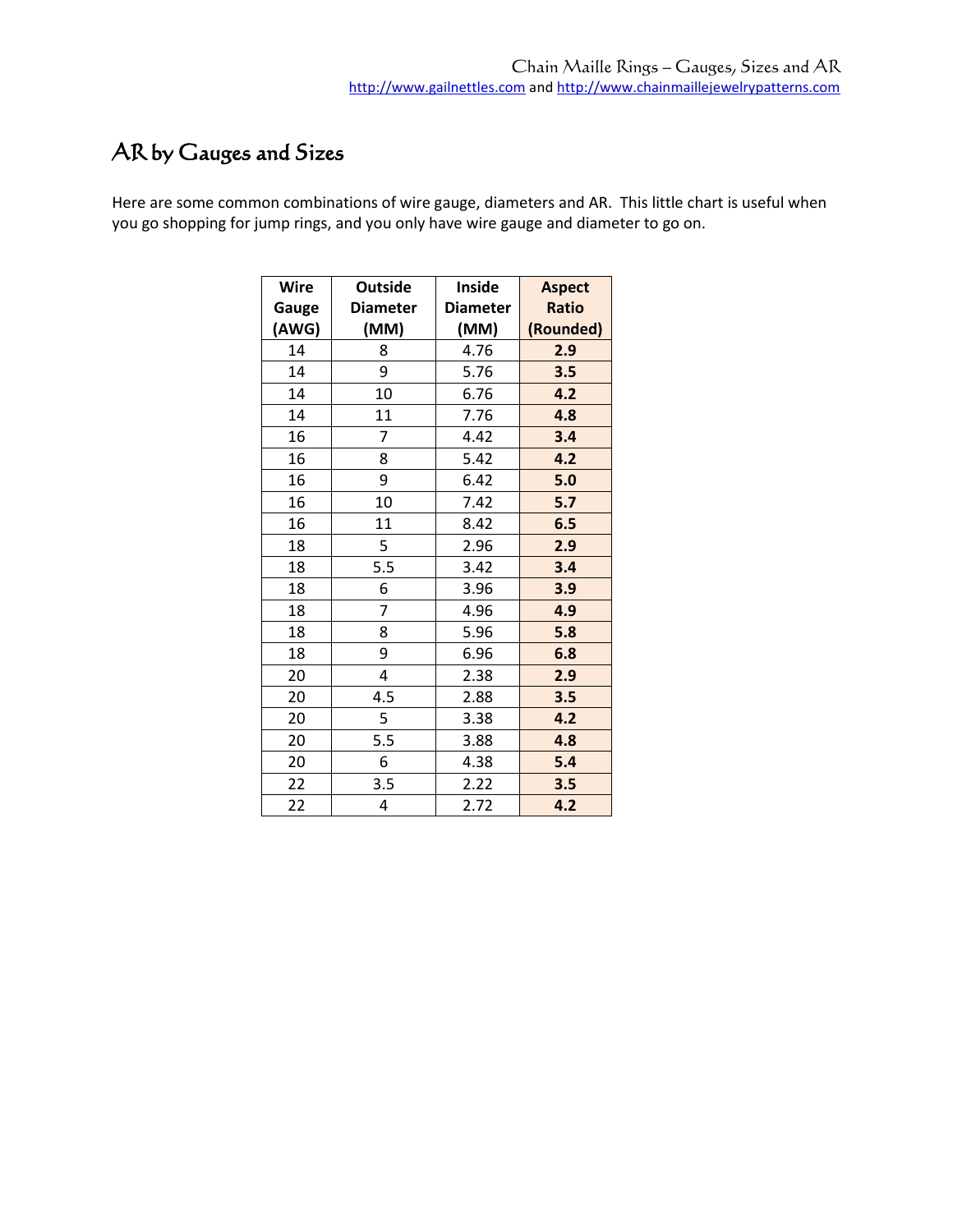#### Little About Wire Gauges

If you're not familiar with wire gauges, the lower the number, the thicker the wire. The gauges most often used for jewelry are 16, 18 and 20. The gauges of 14 (really thick) and 22 (really thin) aren't used nearly as much. Part of it is because 14 gauge is thick and a bit difficult to manipulate, while 22 is thin and easy to deform. However, both sizes can be useful, which is why I have some listed on the chart.

When it comes to making jewelry, make sure you are getting gauge as measured by the AWG (American Wire Gauge). When it comes to sterling silver, silver filled, karat gold and gold filled, most likely you're getting AWG measurements.

There's another measurement is SWG (Standard Wire Gauge), which tends to be thicker. So what is 18 gauge in SWG is more like 17 gauge in AWG. You're more likely to find this set of measurement used for steel, aluminum, copper, brass and titanium. SWG is more often used when working rings for armor and/or medieval wear.

In the photo to the right, you can see the difference in the two. Both are labeled as 18 gauge; the copper is SWG and the gold-colored is AWG.



However (and you knew there was a "however"), you can

also find copper, brass and aluminum in the AWG measurements. You'll find generally find these in places where you buy jewelry supplies.

#### Jump Rings and How They are Cut

When buying jump rings for jewelry, you'll want to look at how the rings are cut. Why?



When jump rings are cut off the mandrel, they will have a small gap at the place they were cut. This gap is also called a kerf. The smaller the kerf, the easier it is to make the ends of the ring meet up evenly.

You'll also want to look at how they are cut – whether both the ends are flush or if one is flush and the other has a point. You can see an example of one end being pointed in the photo to the left.

When both ends are flush, you can make your ends meet up so it looks seamless. When one of the sides has a point, you'll never quite get that seamless look.

Jump rings that are cut with a jeweler's saw (like the photo to the right) tend to have two flush ends and a small gap; this is ideal. If you're looking to buy online from a site that doesn't specify how the rings were cut, buy only a few at first.

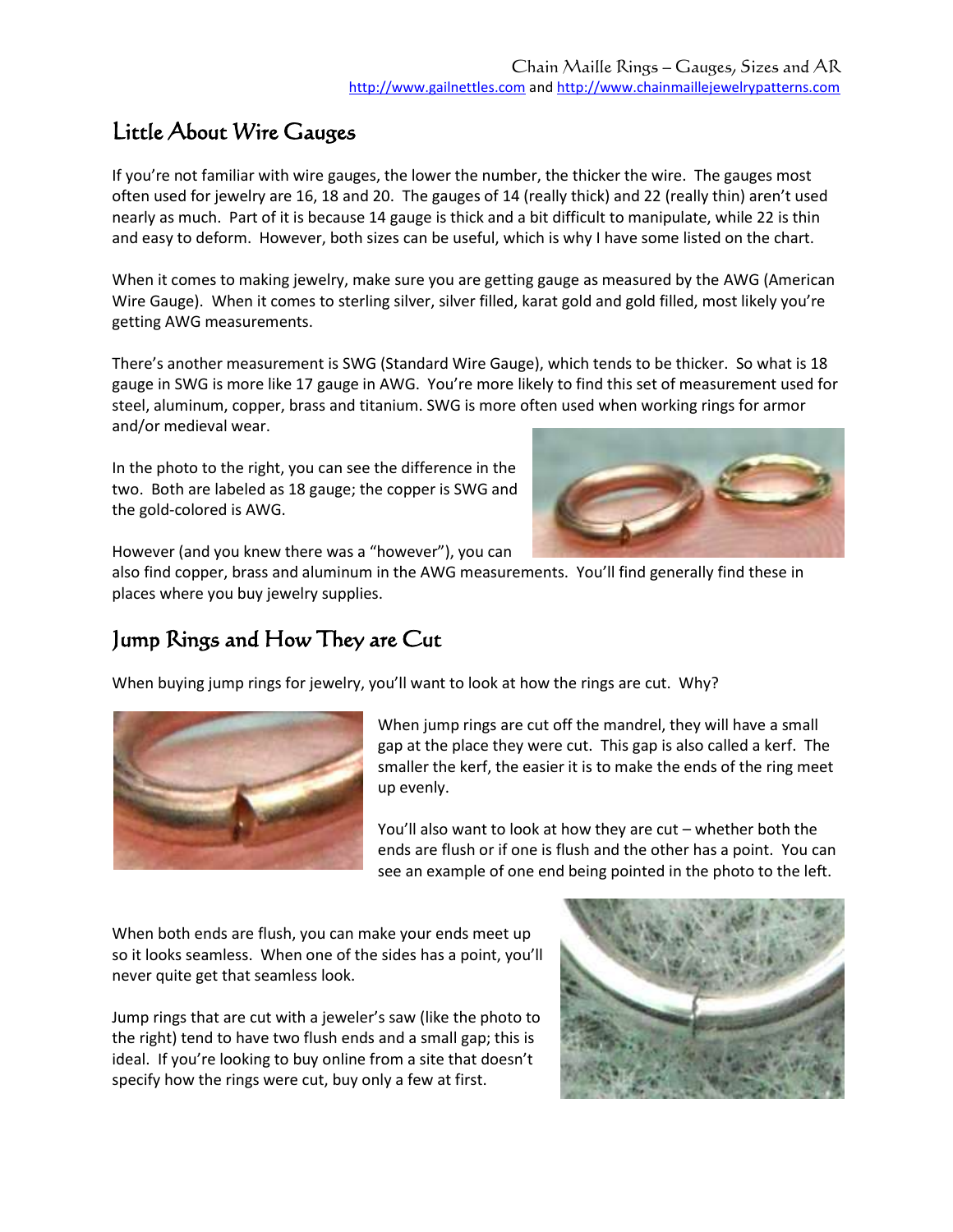Price isn't always the final factor, but in general, the lower the price, the more likely you are to get rings that aren't flush on both sides. I have gotten base rings inexpensively and they were almost perfectly flush, but that tends to be the exception.

So what happens when you get a batch of rings where the kerb is obvious, and won't look good in finished jewelry? You can use them to learn new weaves. And while you're doing that, you can get an idea of how many rings you will need for a specific jewelry project.

#### Weave Example

Here are examples of a weave made in several different gauges and ARs, so you can get an idea of how it all comes together. The weave I am demonstrating is the 4-in-2 weave.

From left to right they are:



- Copper, 16 gauge, AR=5.9
- Blue Aluminum, 16 gauge, AR=4.1
- Gold-plated brass, 18 gauge, AR=3.9
- Gunmetal-plated brass, 20 gauge, AR=3.7
- Gold-plated brass, 20 gauge, AR=2.9

The AR of the smallest rings (shown in more detail, to the right) was so tight that I gave up trying to make this weave a 4-in-2. Instead, it became a 4-in-1.

These are good examples of how AR makes a difference in a chain maille weave. The larger the AR, the more rings you can put through each one.

While the 4-in-2 weave can use almost any AR, not all weaves are quite so forgiving.

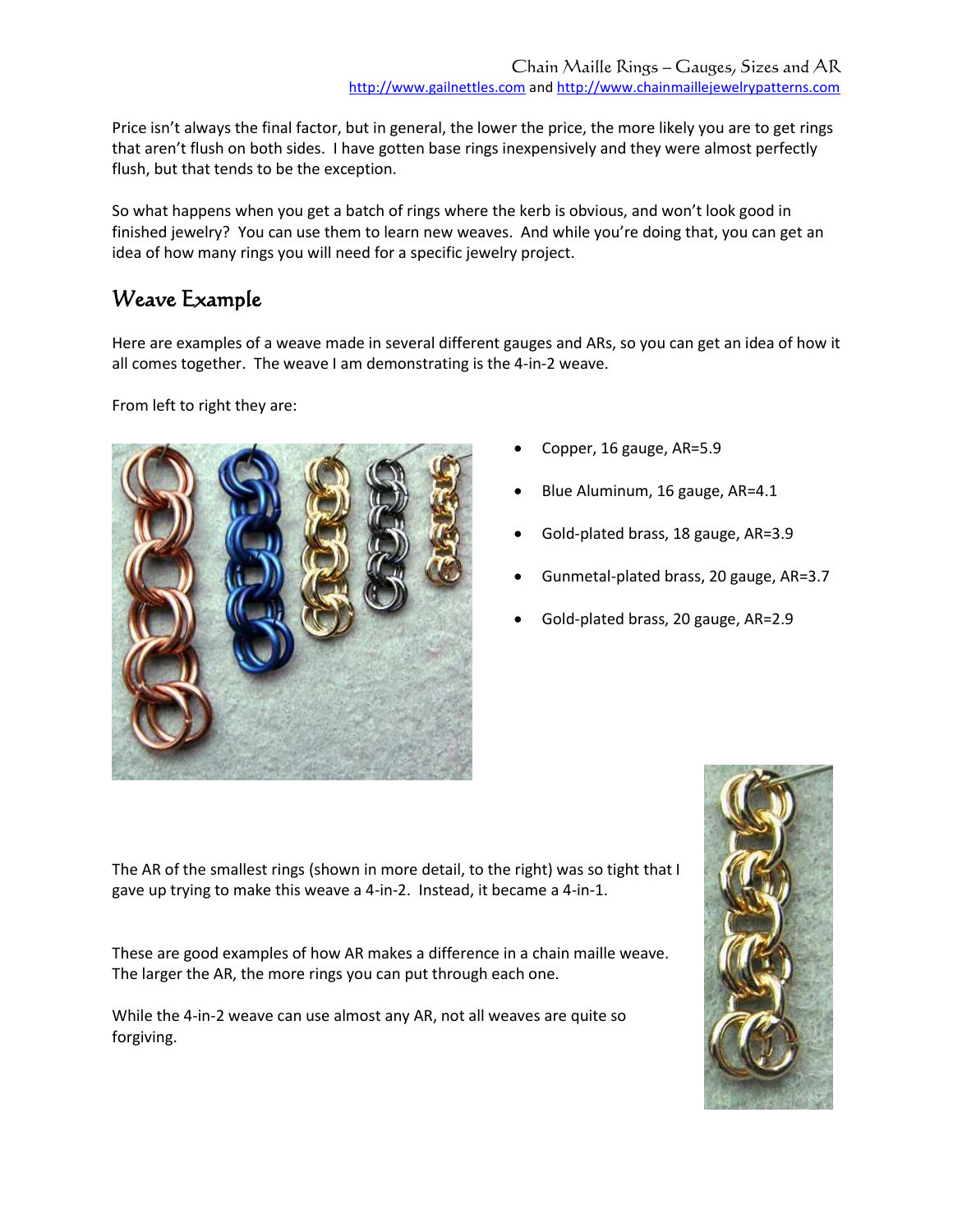#### Chain Maille Rings – Gauges, Sizes and AR [http://www.gailnettles.com](http://www.gailnettles.com/) and [http://www.chainmaillejewelrypatterns.com](http://www.chainmaillejewelrypatterns.com/)



Here are two examples of one of the most popular weaves, the byzantine.

On top is an 18 gauge sterling silver, with an AR of 3.3

The bottom is gunmetal-plated brass, 20 gauge, with an AR of 3.7

Each shows the limit of the AR range, where the pattern still looks decent.

The sterling is a super-tight fit. The gunmetal is a loose fit; almost too loose.

Well, while you can't change the AR of a given ring, you can simulate a lower (or higher) AR. For example, here's the same gunmetal chain, but I added a third ring in the center that connects the byzantine links. (The new additions are in gold-plated brass.)

This additional width, which helps to simulate a lower AR, helps to stabilize the weave a bit.



If you'd like to play with some rings a bit and you don't know how to do the 4-in-2, turn the page for some photos and instructions.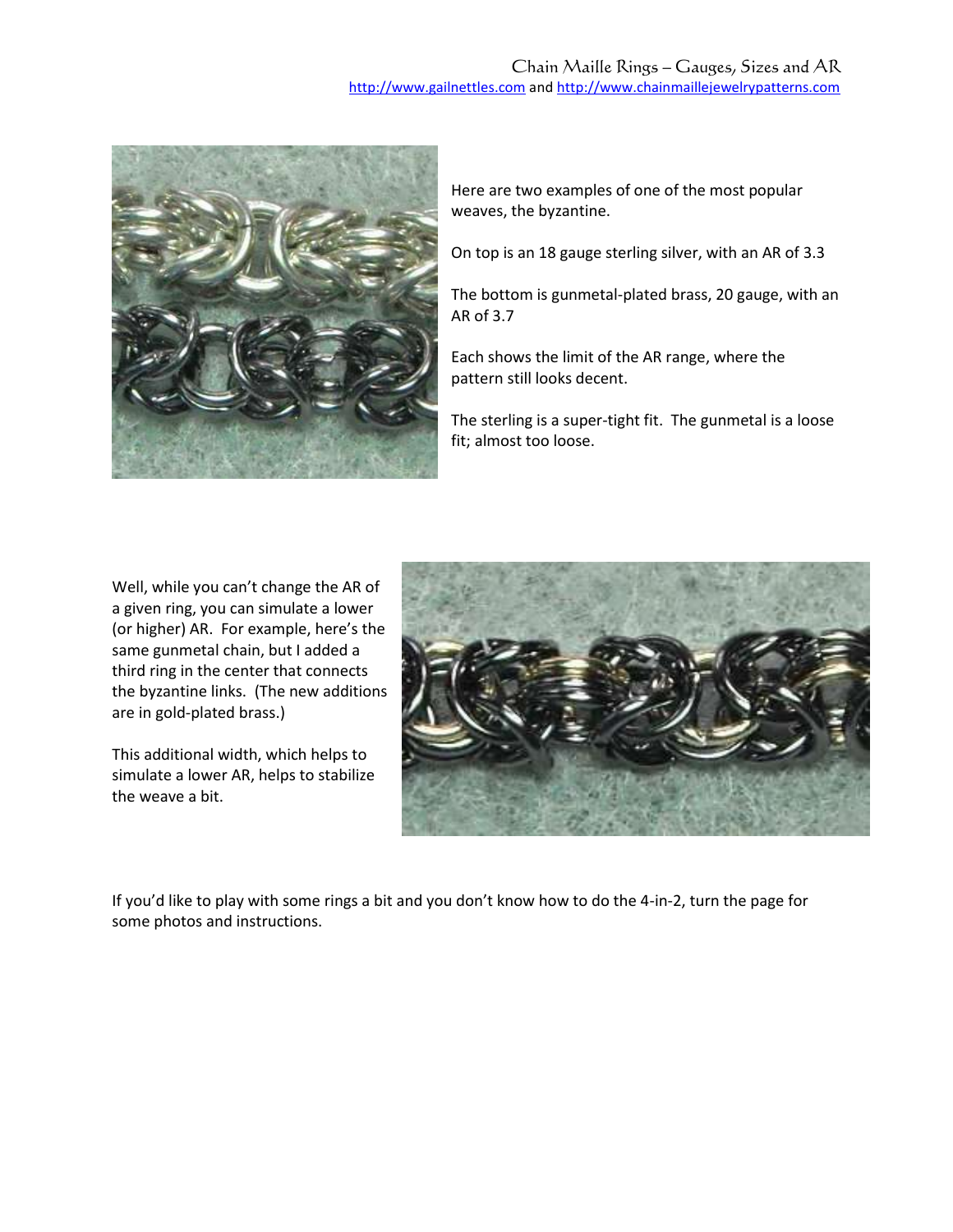#### 4-in-2 Weave

The 4-in-2 pattern gets its name from the fact that four rings go through any two rings. I've also seen this weave called "2 in 2", in that two new rings get added to the last two.



Begin by opening and closing several jump rings. I'm using the blue aluminum rings so that there isn't as much glare (and hopefully you'll see detail better). These rings have a pretty pronounced kerf, but they were really inexpensive which means I can play with them and not worry about wasting my good rings.  $\odot$ 

Pick up an open ring and slip on four closed rings. Then close the open ring. You will have something that looks like this.





Next, pick up another open jump ring and slide it through the four rings you added. The original jump ring will fall to the bottom.

Close the new jump ring and lay the chain down.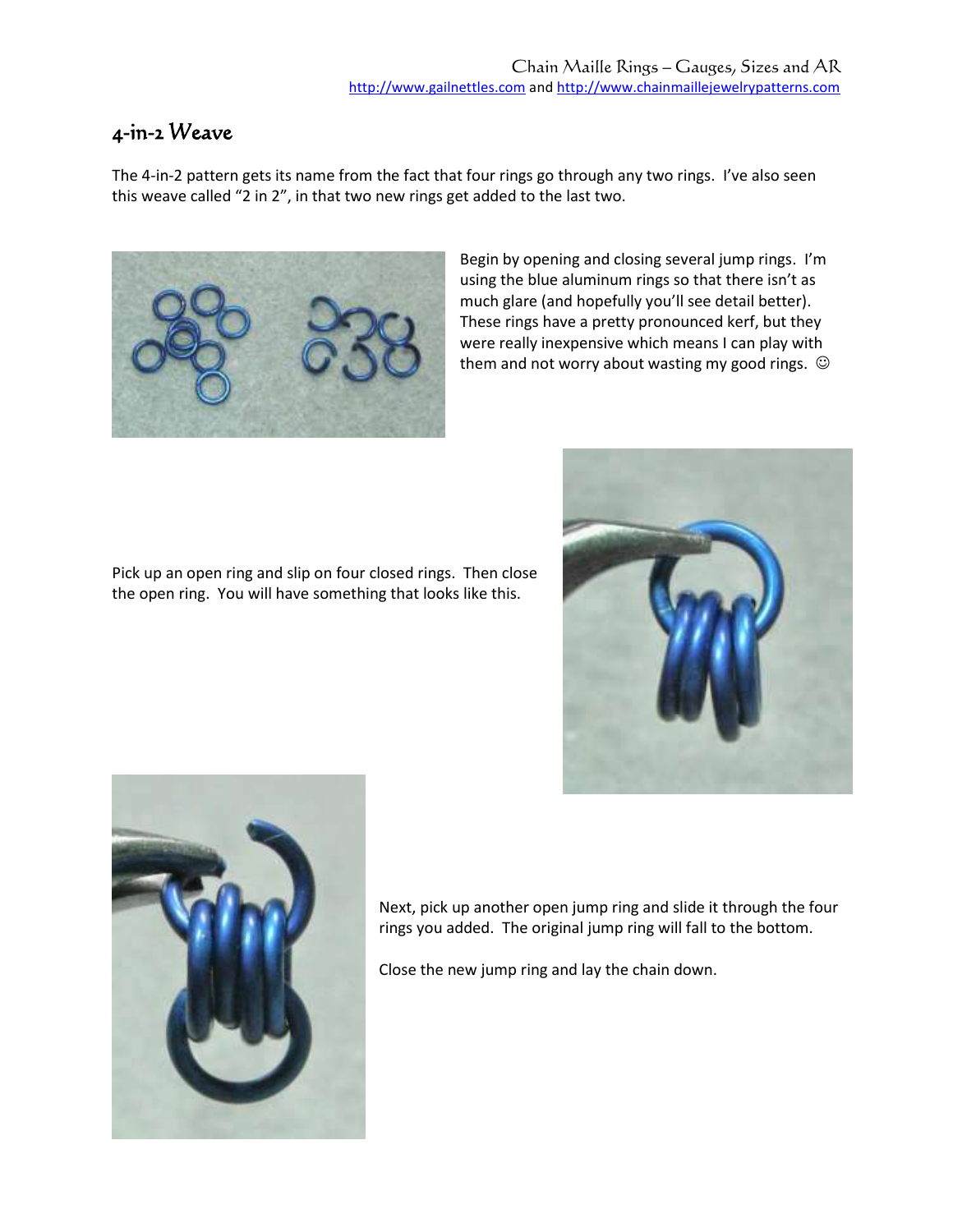

Pick it up by two rings and you will see the chain beginning to take shape.



Close the open ring and slide another open ring through the four. Close it as well.





Pick up your chain by the last two rings added and you have more length!

At this point, just keep repeating these last couple of steps until the chain is the length you want.

I hope you've enjoyed this tutorial, and that you'll take a look at other maille and beading tutorials that I've put together.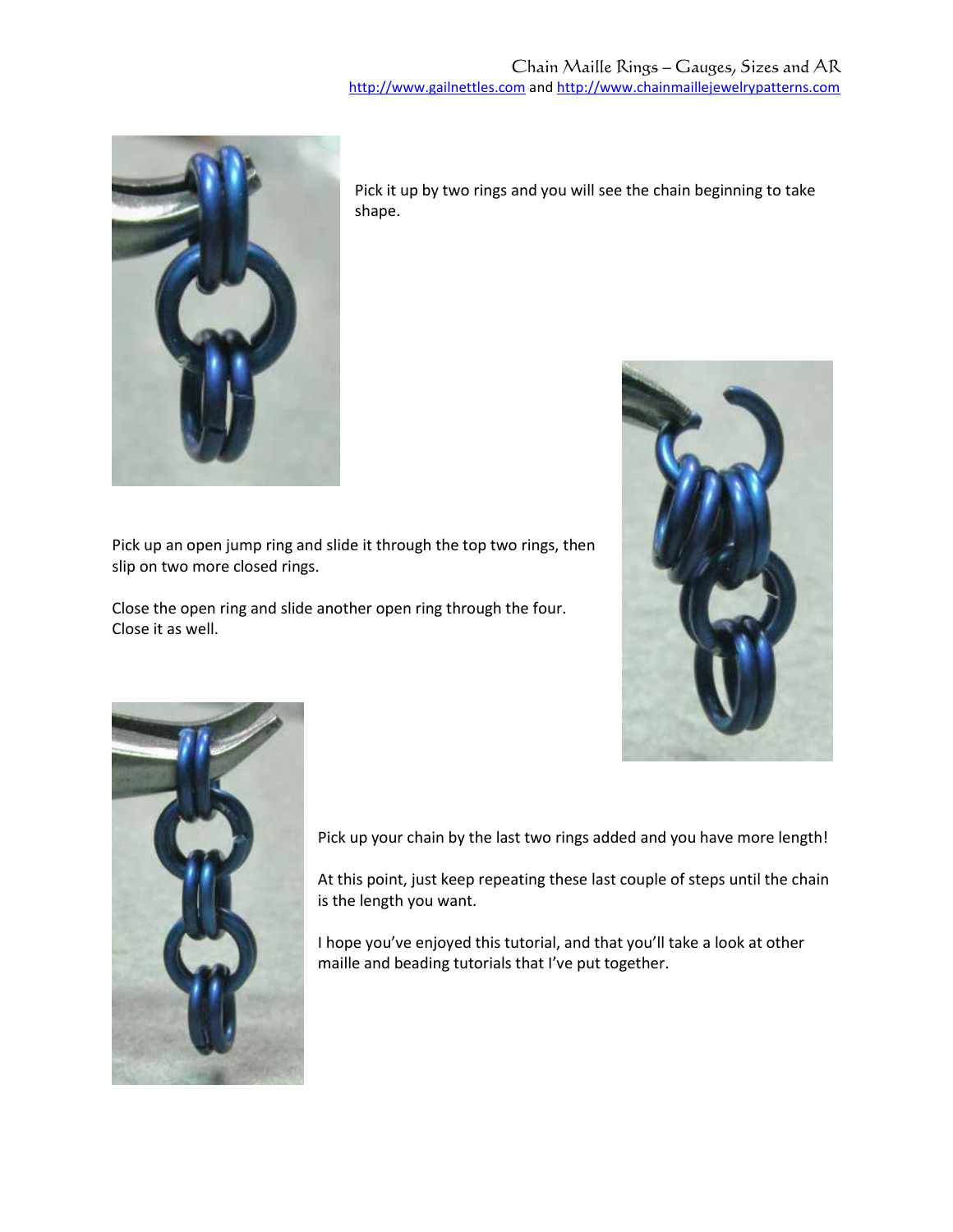#### Before I Say Goodbye…

…here are two finished examples of chain maille, for your viewing pleasure.



This is the roundmaille chain. Made from 16 gauge sterling silver, it's closed with a lobster-claw clasp.

This is a European 6-in-1 chain, 5 sections wide. Made with 18 gauge sterling silver, it is closed with a slide clasp.